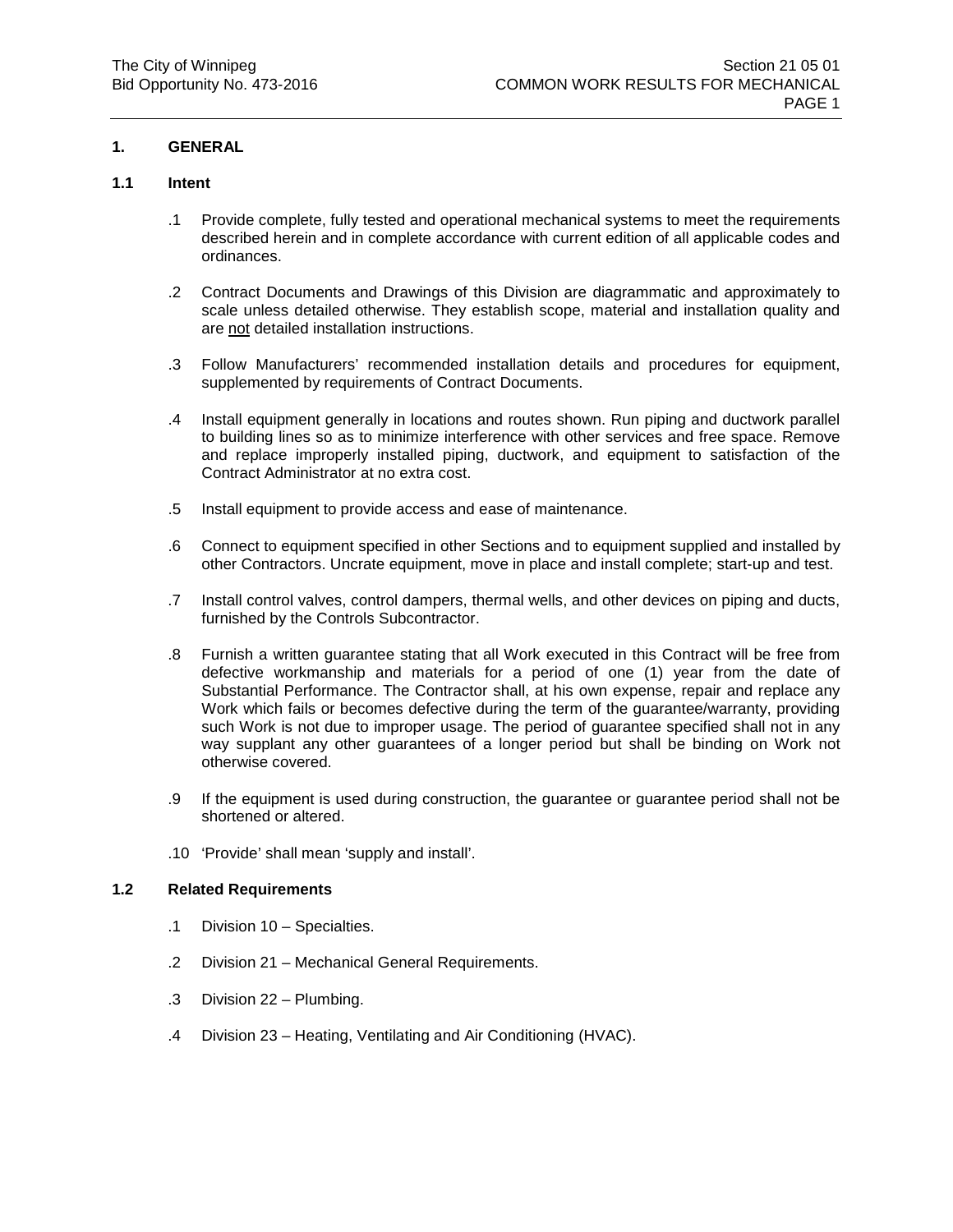# **1.3 Action and Informational Submittals**

- .1 Submittals: in accordance with City of Winnipeg Construction Master Specification Division 2 CW-1110 Revision 1.
- .2 Shop drawings; submit contractor reviewed drawings stamped, dated and signed by the general contractor to indicate acceptance, and stamped by a professional engineer registered or licensed in Manitoba, Canada where indicated in these specifications.
- .3 Shop drawings to show:
	- .1 Mounting arrangements.
	- .2 Operating and maintenance clearances.
- .4 Shop drawings and product data accompanied by:
	- .1 Detailed drawings of bases, supports, and anchor bolts.
	- .2 Acoustical sound power data, where applicable.
	- .3 Points of operation on performance curves.
	- .4 Manufacturer to certify current model production.
	- .5 Certification of compliance to applicable codes.
- .5 Closeout Submittals:
	- .1 Provide operation and maintenance data for incorporation into manual specified in City of Winnipeg Construction Master Specification Division 2 CW-1110 Revision 1.
	- .2 Operation and maintenance manual approved by, and final copies deposited with, Contract Administrator before final inspection.
	- .3 Operation data to include:
		- .1 Control schematics for systems including environmental controls.
		- .2 Description of systems and their controls.
		- .3 Description of operation of systems at various loads together with reset schedules and seasonal variances.
		- .4 Operation instruction for systems and component.
		- .5 Description of actions to be taken in event of equipment failure.
		- .6 Valves schedule and flow diagram.
		- .7 Colour coding chart.
	- .4 Maintenance data to include: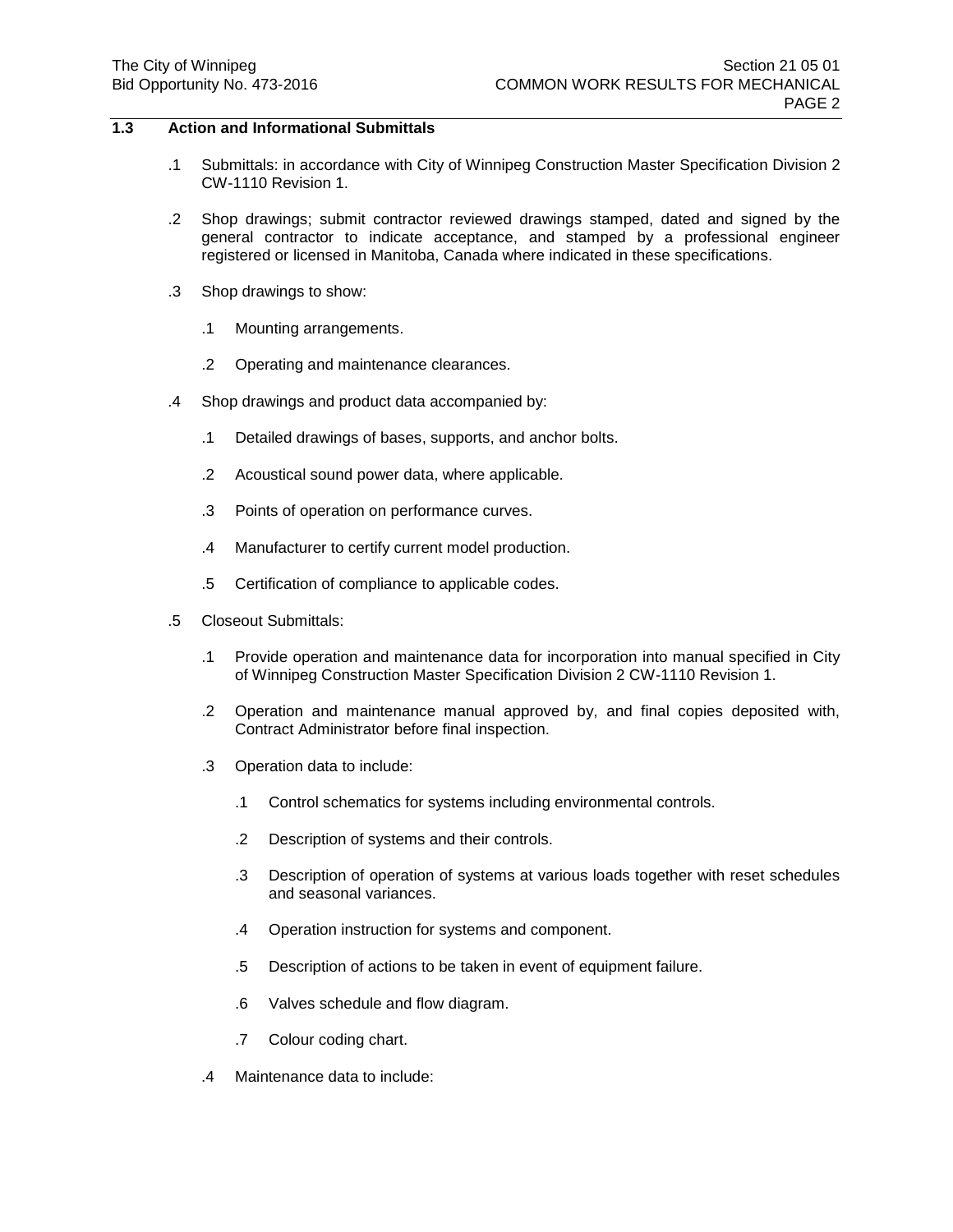- .1 Servicing, maintenance, operation and trouble-shooting instructions for each item of equipment.
- .2 Data to include schedules of tasks, frequency, tools required and task time.
- .5 Performance data to include:
	- .1 Equipment manufacturer's performance datasheets with point of operation as left after commissioning is complete.
	- .2 Equipment performance verification test results.
	- .3 Special performance data as specified.
	- .4 Testing, adjusting and balancing reports as specified in Section 23 05 93 Testing, Adjusting and Balancing for HVAC.
- .6 Approvals:
	- .1 Submit 2 copies of draft Operation and Maintenance Manual to Contract Administrator for approval. Submission of individual data will not be accepted unless directed by Contract Administrator.
	- .2 Make changes as required and re-submit as directed by Contract Administrator.
- .7 Additional data:
	- .1 Prepare and insert into operation and maintenance manual additional data when need for it becomes apparent during specified demonstrations and instructions.
- .8 Site records:
	- .1 Contract Administrator will provide 1 set of reproducible mechanical drawings. Provide sets of white prints as required for each phase of work. Mark changes as work progresses and as changes occur. Include changes to existing mechanical systems, control systems and low voltage control wiring.
	- .2 Transfer information weekly to reproducibles, revising reproducibles to show work as actually installed.
	- .3 Use different colour waterproof ink for each service.
	- .4 Make available for reference purposes and inspection.
- .9 As-built drawings:
	- .1 Prior to start of Testing, Adjusting and Balancing for HVAC, finalize production of as-built drawings.
	- .2 Identify each drawing in lower right hand corner in letters at least 12 mm high as follows: - "AS BUILT DRAWINGS: THIS DRAWING HAS BEEN REVISED TO SHOW MECHANICAL SYSTEMS AS INSTALLED" (Signature of Contractor) (Date).
	- .3 Submit to Contract Administrator for approval and make corrections as directed.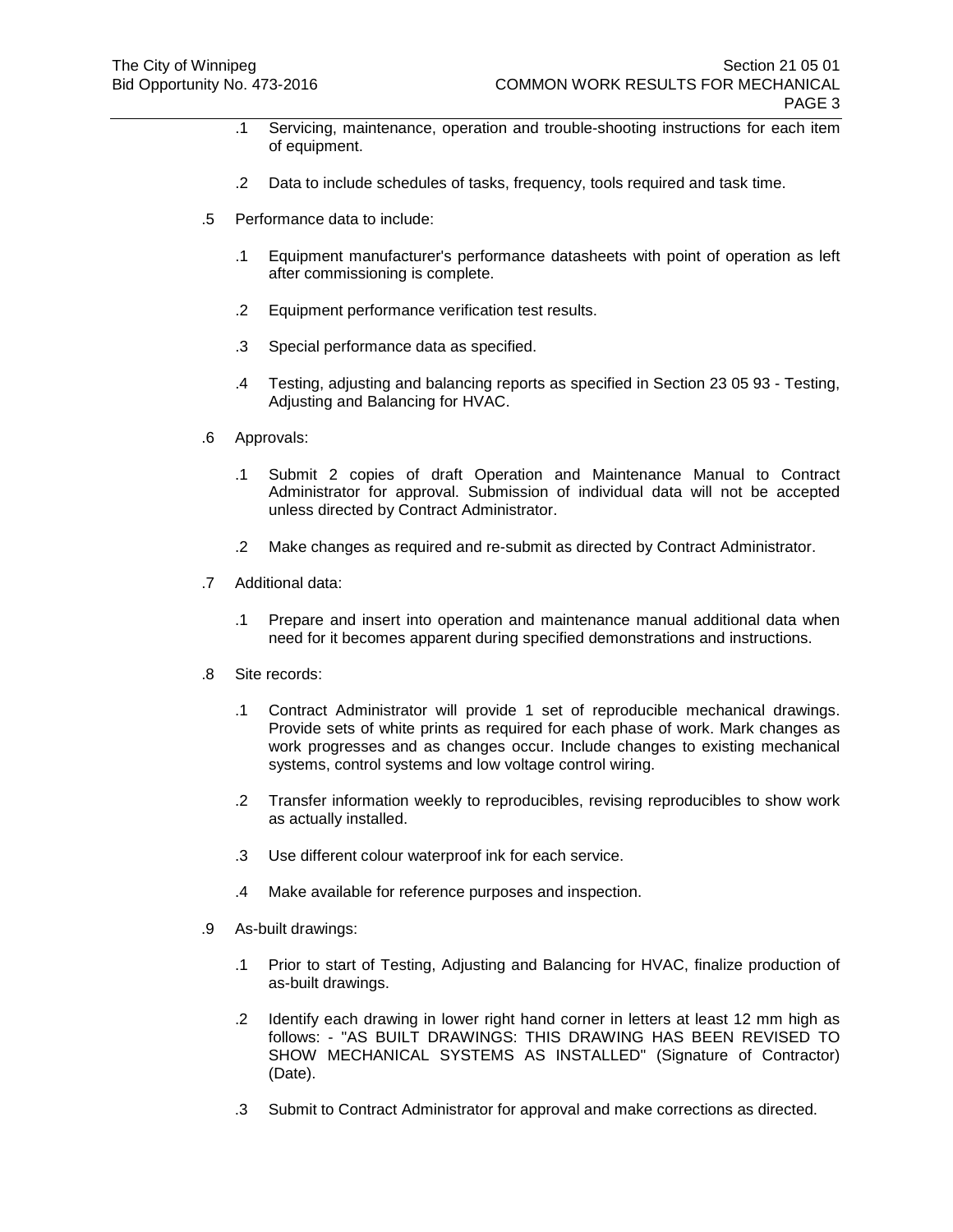- .4 Perform testing, adjusting and balancing for HVAC using as-built drawings.
- .5 Submit completed reproducible as-built drawings with Operating and Maintenance Manuals.
- .10 Submit copies of as-built drawings for inclusion in final TAB report.

## **1.4 Coordination of Work**

- .1 Cooperate and coordinate with other Contractors and Subcontractors on the project.
- .2 Make reference to electrical, mechanical, process, controls, structural and architectural drawings when setting out work. Consult with respective Divisions in setting out locations for ductwork, equipment, and piping, so that conflicts are avoided and symmetrical even spacing is maintained. Jointly work out all conflicts on Work Site before fabricating or installing any materials or equipment.
- .3 Coordinate installation with Division 16 Contractor.
- .4 Where dimensional details are required, work with the applicable architectural and structural drawings.
- .5 Full-size and detailed drawings shall take precedence over scale measurements from Drawings. Drawings shall take precedence over Specifications.
- .6 Any areas indicated as space for future materials or equipment shall be left clear.

## **1.5 Permits**

- .1 All Work shall comply with provincial, municipal bylaws and the authority(ies) having jurisdiction.
- .2 Obtain all permits and pay all fees applicable to the Work.
- .3 Contractor shall arrange for inspections of the Work by the authorities having jurisdiction and shall provide certificates indicating Final Approval.

### **1.6 Quality Assurance**

- .1 Quality Assurance: in accordance with referenced standards and codes.
- .2 Health and Safety Requirements: do construction occupational health and safety in accordance with Manitoba Workplace Safety and Health Regulations.
- .3 All work shall be performed by qualified tradesmen with valid Provincial Trade Qualification Certificates. Spot checks will be made by the Contract Administrator.
- .4 Work which does not conform to standards accepted by the Contract Administrator may be rejected by the Contract Administrator. The Contractor shall correct rejected work to the accepted standard at no cost to the Contract Administrator.

# **1.7 Bid Price Breakdown**

.1 Submit a bid price breakdown within thirty (30) days of Bid closing and before first progress claim, in a format agreed to with the Contract Administrator.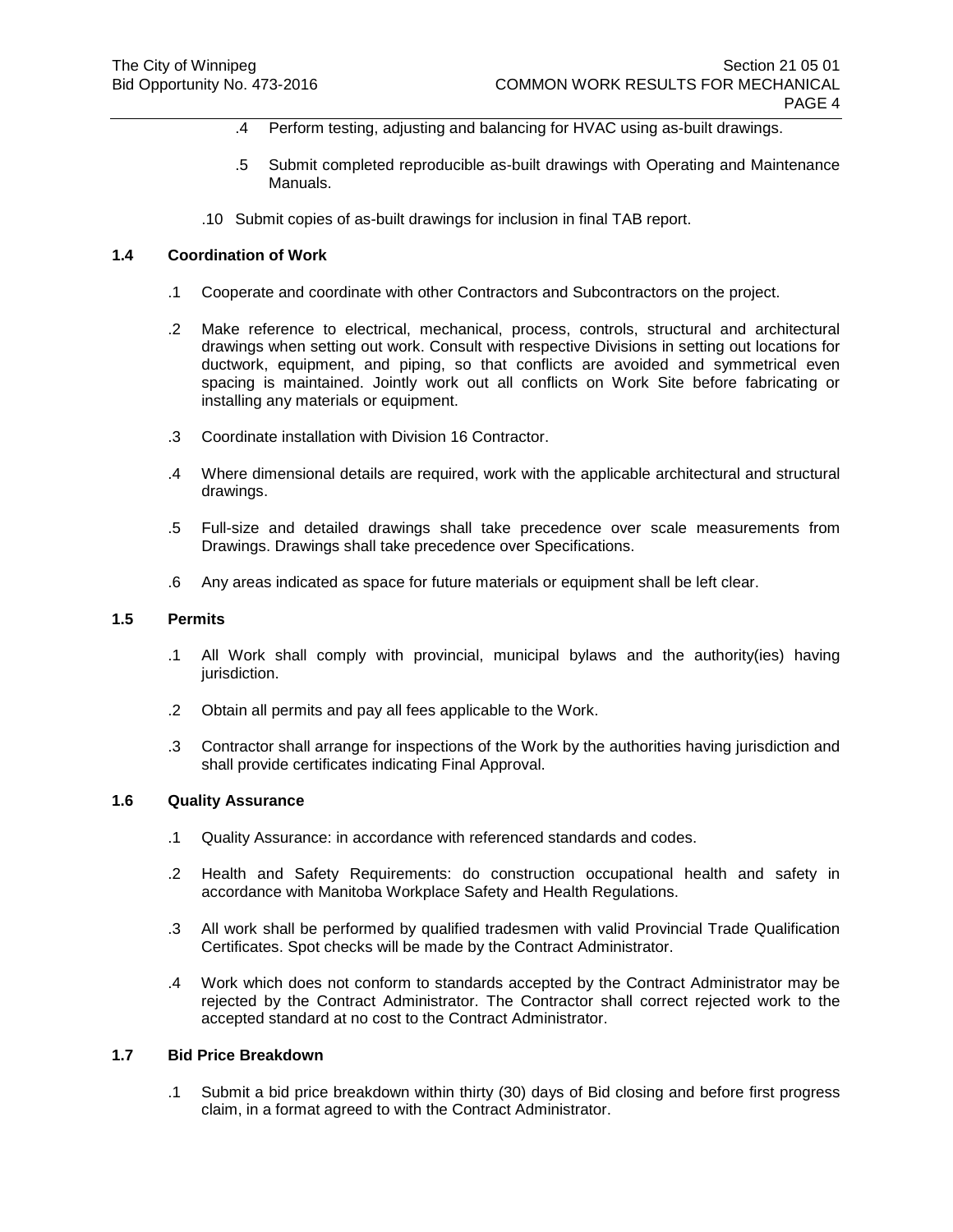- .2 As a minimum, include the following in the Bid price breakdown:
	- .1 Equipment (fans, air handling units, fire extinguishers): materials, labour.
	- .2 Plumbing and natural gas: equipment, materials, labour.
	- .3 Insulation (piping and ductwork): materials, labour.
	- .4 Sheet Metal: equipment, materials, labour.
	- .5 Controls: equipment, materials, labour.

# **1.8 Progress Claims**

- .1 Submit a Progress Summary and a Detailed Price Breakdown with each Progress Claim. The Summary and Breakdown shall include all Change Orders issued.
- .2 Progress claims shall not be processed past 95% of the overall Mechanical Contract until the final commissioning has been completed. This will allow for sufficient deficiency holdbacks for problems identified during commissioning.

### **1.9 Examination of Work Site**

.1 Before submitting Bid, visit and examine the Work Site and note all characteristics and features affecting the work. No allowances will be made for any difficulties encountered or any expenses incurred because of any conditions of the Work Site or item existing thereon, which is visible or known to exist at the time of Bid.

### **1.10 Metric Conversion**

- .1 All units in this division are expressed in SI units.
- .2 Equivalent Nominal Diameters of Pipes Metric and Imperial:
	- .1 Where pipes are specified with metric dimensions and Imperial sized pipes are available, provide equivalent nominal Imperial sized pipe as indicated in the table, and provide at no extra cost adapters to ensure compatible connections to all metric sized fittings, equipment and piping.
	- .2 When CSA approved SI Metric pipes are provided, the Contractor shall provide at no extra cost adapters to ensure compatible connections between the SI Metric pipes and all new and existing pipes, fittings, and equipment.

| mm (in. NPS) | mm (in. NPS)        | mm (in. NPS) |
|--------------|---------------------|--------------|
| 3(1/8)       | 65 $(2\frac{1}{2})$ | 450 (18)     |
| 6(1/4)       | 75(3)               | 500 (20)     |
| 10(3/8)      | 100(4)              | 600 (24)     |
| 15(1/2)      | 125(5)              | 750 (30)     |
| 20(3/4)      | 150(6)              |              |
| 25(1)        | 200(8)              |              |
| 30 $(1\%)$   | 250 (10)            |              |
| 40 (1½)      | 300 (12)            |              |
|              |                     |              |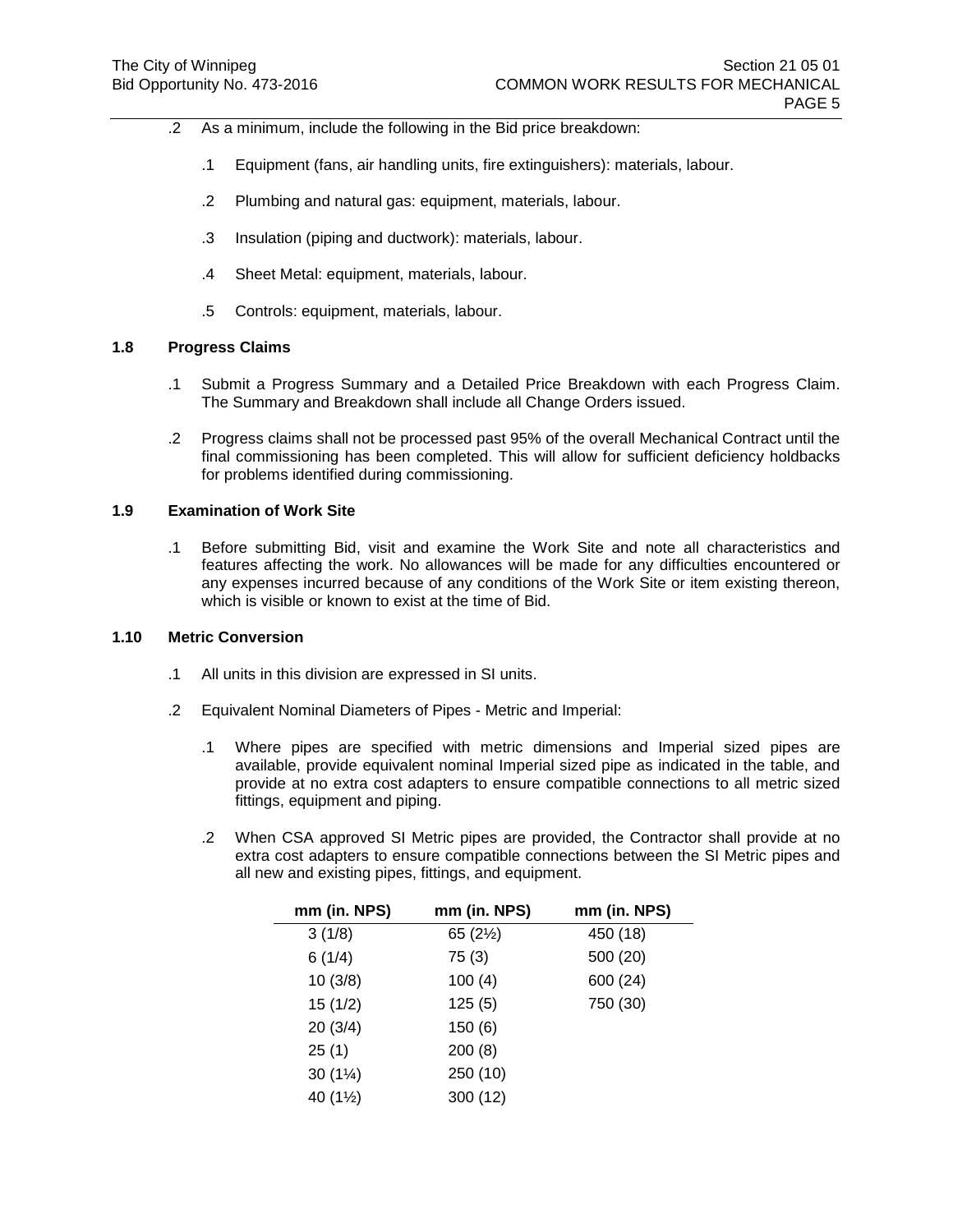| mm (in. NPS) | mm (in. NPS) | mm (in. NPS) |
|--------------|--------------|--------------|
| 50(2)        | 375(15)      |              |

- .3 Metric Duct Sizes:
	- .1 The Metric duct sizes are expressed as 25 mm = 1 inch.

### **1.11 Alternate Materials and Equipment**

.1 Request for approval of substitutes must be done in accordance with B8.

### **1.12 Drawings and Specifications**

- .1 Drawings and specifications are complementary each to the other, and what is called for by one shall be binding as if called for by both.
- .2 Should any discrepancy appear between drawings and/or specifications which leaves the Contractor in any doubt as to the true intent and meaning of the plans and specifications, contact the Contract Administrator in accordance with B5 Enquiries.

### **1.13 Shop Drawings**

- .1 Submit Shop Drawings for all products supplied by this Division as per Section E4 Shop Drawings.
- .2 Installed materials and equipment shall meet specified requirements regardless of whether or not shop drawings are reviewed by the Contract Administrator.
- .3 Do not order equipment or material until the Contract Administrator has reviewed and returned shop drawings.
- .4 Retain one (1) copy of Shop Drawings on Work Site for review.

#### **1.14 Installation of Equipment**

- .1 Install all equipment in accordance with the manufacturer's installation instructions.
- .2 Unions and flanges shall be provided in piping or ductwork to permit easy removal of equipment.
- .3 Maintain permanent access to equipment for maintenance.

#### **1.15 Electrical Motors**

- .1 Supply mechanical equipment complete with electrical motors.
- .2 Provide motors designed, manufactured, and tested in accordance with the latest edition of the following codes and standards: NEMA, EEMAC, CSA, CEC Part 1, IEEE and ANSI. All motors to be CSA labelled. All motors to be approved for use in the designated area classification by the Provincial Electrical Protection Branch.
- .3 All motors intended for use with a variable speed drive (VFD) shall be inverter duty rated. Variable speed drive shall be matched to motor. Coordinate with Electrical.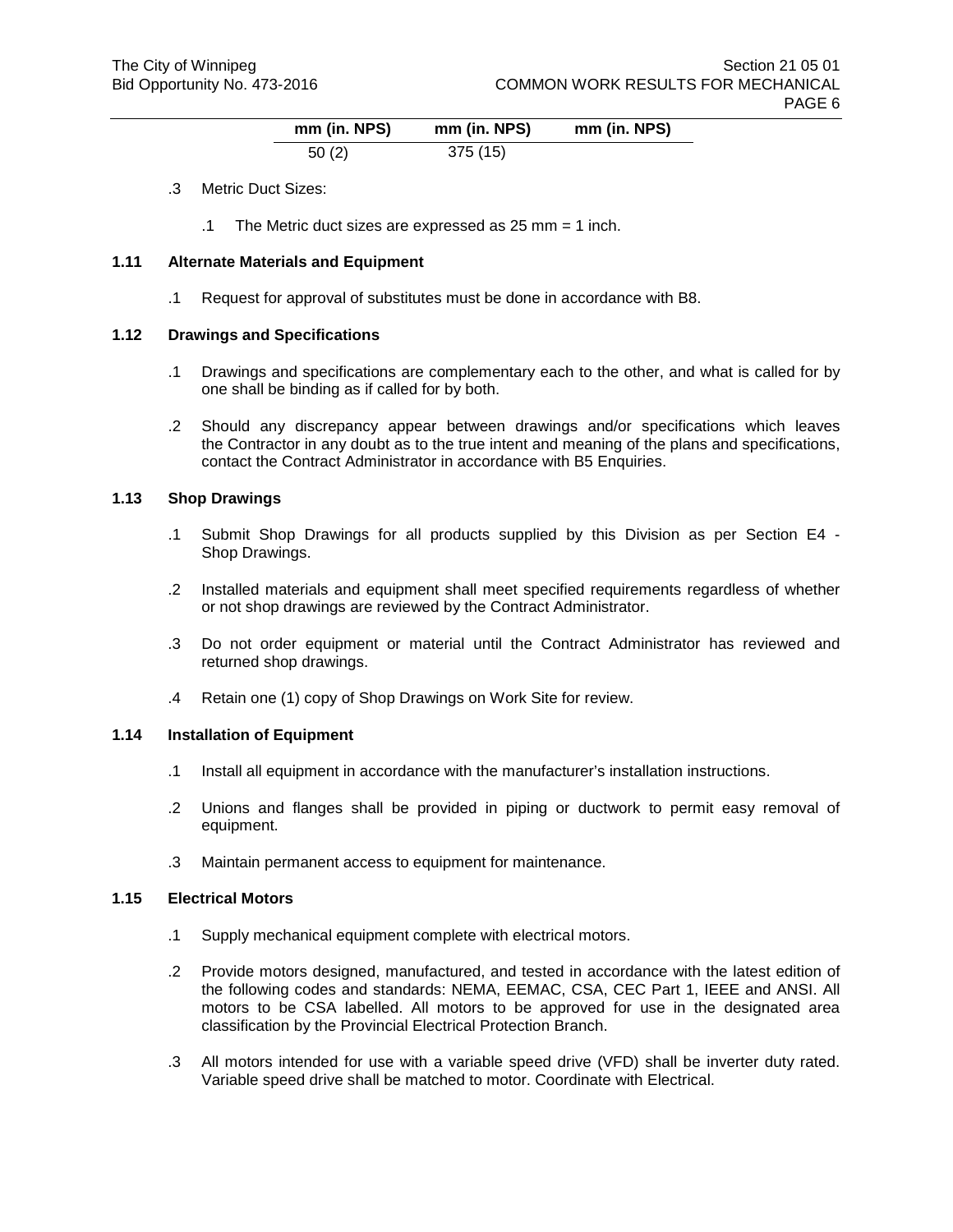- .4 Two speed motors shall have separate winding for each speed.
- .5 Unless specified otherwise, provide motors designed for full voltage starting, EEMAC Design B. Motors driving high torque or high inertia loads may be EEMAC Design C or D.
- .6 Provide motors rated for continuous duty with 1.15 service factor unless specified otherwise in the driven equipment specifications. Provide all motors with thermal overload protection.
- .7 Motors less than 0.37 kW shall be 120 V, 60 Hz, 1 phase. Motors 0.37 kW and larger shall be 3 phase at the indicated voltage.
- .8 All motors shall be 1800 rpm except where indicated.
- .9 Provide motors with grease or oil lubricated anti-friction type ball or roller bearings.
- .10 Provide motors designed with Class B insulation; Class F insulation for totally enclosed motors.
- .11 Refer to electrical specifications Division 26, for voltage, frequency, and phase data. This shall take precedence over any reference in Division 23.
- .12 Where motor power is stated in watts or kilowatts, nominal motor horsepower multiplied by 746 or 0.746 respectively, has been used as the conversion factor.

## **1.16 Miscellaneous Metals**

- .1 Provide all necessary miscellaneous metals to hang or support materials, equipment and provide access for work under this contract.
- .2 All miscellaneous metals shall be corrosion resistant primer coated.
- .3 Miscellaneous metals shall include but are not limited to:
	- .1 Hangers for equipment, piping and ductwork.
	- .2 Support for equipment.
	- .3 Access platforms and catwalks.

#### **1.17 Painting and Identification**

- .1 Coordinate colour coding of piping and equipment with work of Divisions 09.
- .2 Colour code mechanical equipment, piping and exposed ductwork. Refer to colour coding schedule below.
- .3 Legend and direction of flow arrows shall consist of adhesive backed labels, yellow colour, with minimum 20 mm high black lettering equal to Brady System B-500, vinyl cloth labels for non-insulated surfaces; and Brady B 946 for insulated surfaces.
- .4 Identify piping with labels, colour bands, and flow arrows. Provide identification at 3 m maximum intervals, before and after pipes pass through walls, at all sides of tees, behind access doors and in equipment rooms as required.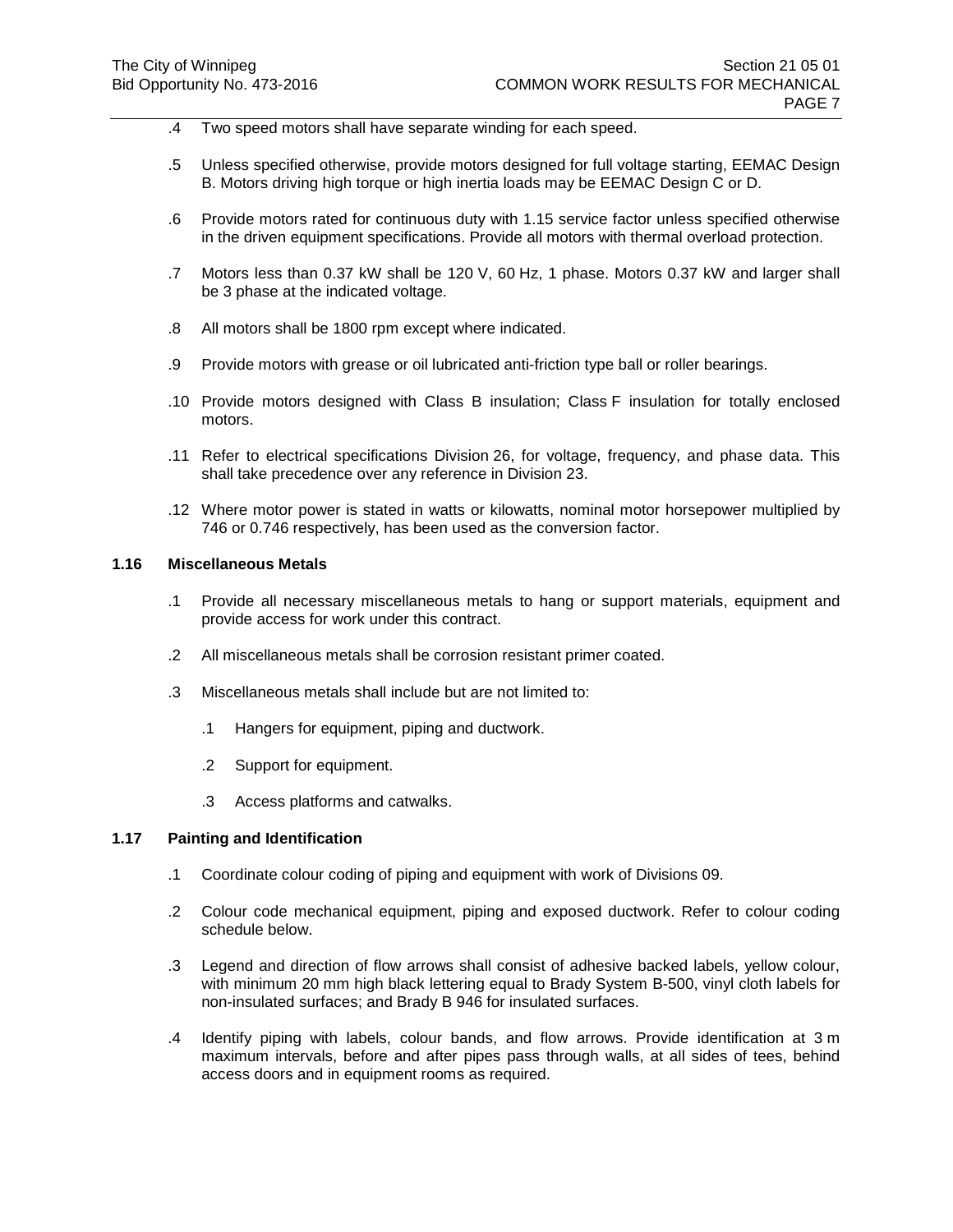- .5 Apply colour bands at both ends of the label with primary colour bands used to secure both ends of individual labels. Refer to colour schedule at end of this section.
- .6 Provide 3 mm thick, 20 mm diameter white lamacoid with black engraved numbers, secured to valve stem with key chain. Provide neat, typewritten directories, giving valve number, services and location. Frame one copy under glass for wall mounting as directed, second copy to be forwarded to City. Include copies in O&M Manuals.
- .7 Provide 3 mm thick, 20 mm diameter white lamacoid with black engraved lettering secured to equipment. Use a maximum of 25 letters/numbers per line. For terminal cabinets, control panels, etc. use size # 5. For equipment in Mechanical Rooms use size # 9. For equipment elsewhere size as appropriate. Conform to following table.

| Size # | <b>Sizes</b><br>(mm) | No. of<br>Lines | <b>Height of</b><br>Letters (mm) |
|--------|----------------------|-----------------|----------------------------------|
| 1      | $10 \times 50$       |                 | 3                                |
| 2      | $13 \times 75$       | 1               | 5                                |
| 3      | $13 \times 75$       | 2               | 3                                |
| 4      | 20 x 100             | 1               | 8                                |
| 5      | 20 x 100             | 2               | 5                                |
| 6      | 20 x 200             | 1               | 8                                |
| 7      | 25 x 125             | 1               | 12                               |
| 8      | 25 x 125             | 2               | 8                                |
| 9      | 35 x 200             |                 | 20                               |
|        |                      |                 |                                  |

- .8 Tag automatic controls, instruments and relays and match/key to control shop drawing identification numbers. Tag all equipment and control panels.
- .9 Identify electric starting switches, thermostats controlling motors, remote push button stations, and controls equipment supplied under this division with lamacoid plates having 5 mm minimum letter size. Identification to state equipment controlled.
- .10 Identify the usage of duct access panels with self-adhesive Brady stick-on coloured labels. Apply labels conforming to the following schedule.

|                                        | Colour | Letters |
|----------------------------------------|--------|---------|
| Cleaning and service access            | vellow | C.A.    |
| Controls, including heat sensors       | black  | C.      |
| Dampers (backdraft, balance & control) | blue   | D.      |
| Fire dampers                           | red    | F.D.    |
| Smoke dampers and detectors            | red    | S.D.    |

**Note:** Provide black lettering for yellow or white background, white for all other colours.

- .11 Mechanical Control Systems
	- .1 Conduit pull boxes, terminal boxes and junction boxes GREY Covers GREY with black 'C'.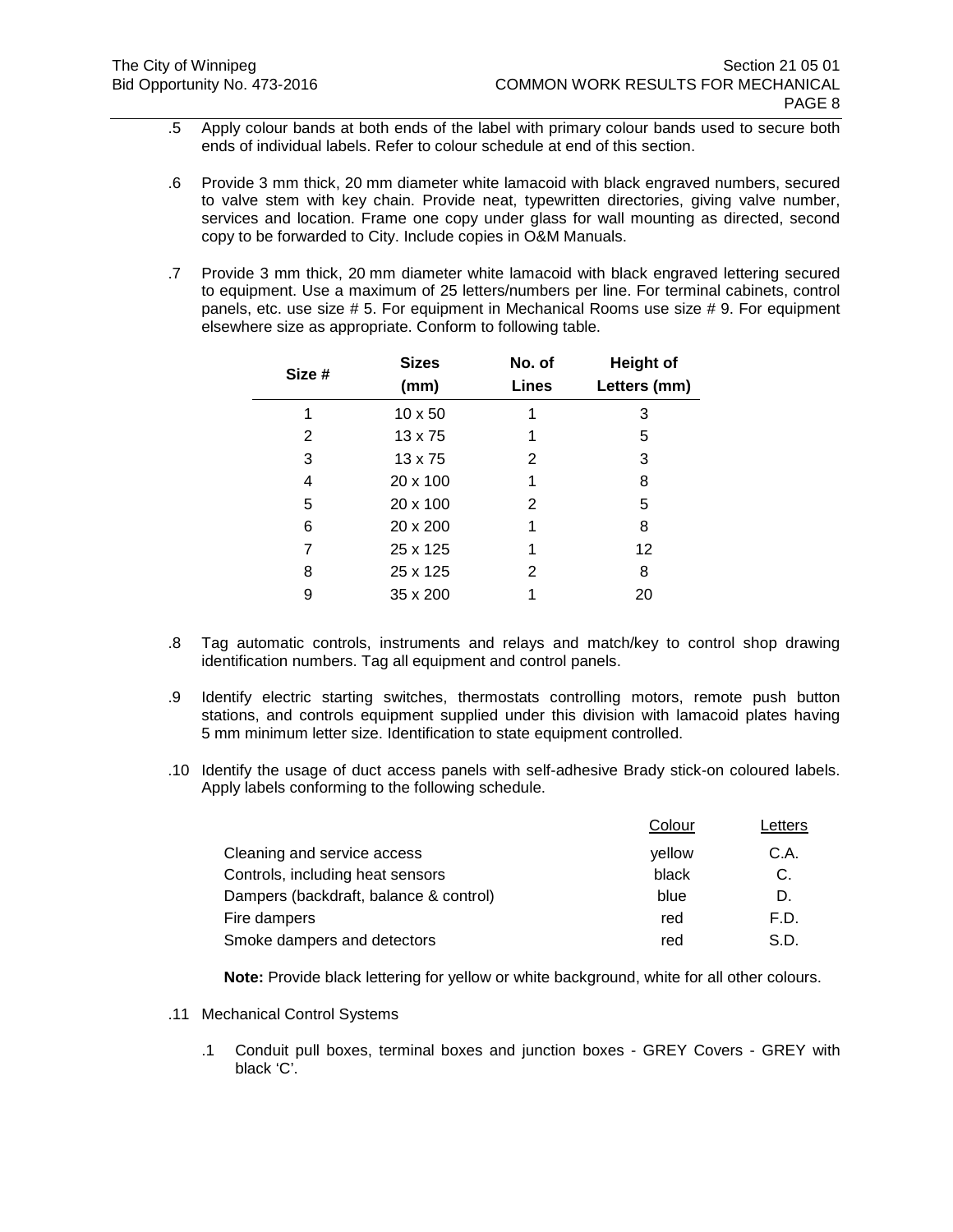.2 Main and secondary control panels, factory finish acceptable - control Contractor to install company label to identify.

## .12 Ductwork

.1 All ductwork to be identified as per legend on Drawings, complete with directional arrows.

# **1.18 Temporary or Trial Usage**

- .1 Temporary or trial usage by the Contract Administrator of mechanical equipment supplied under contract shall not represent acceptance.
- .2 Repair or replace permanent equipment used temporarily.
- .3 Repair or otherwise rectify damage caused by defective materials or workmanship during temporary or trial usage.

## **1.19 Acceptable Manufacturers/Suppliers and Agencies**

- .1 The following listed manufacturers are acceptable for their ability to meet the general design intent, quality and performance characteristics of the specified product. The list does not endorse the acceptability of all products available from the listed Manufacturers/Suppliers.
- .2 It remains the responsibility of the Contractor to ensure the products supplied are equal to the specified products in every respect, operate as intended, and meet the performance specifications and physical dimensions of the specified product.
- .3 The Contractor shall be fully responsible for any additional work or materials, to accommodate the use of equipment from the acceptable Manufacturers and Suppliers list.
- .4 Submit within fourteen (14) days of contract award a copy of the list underlining the name of the manufacturer whose price was carried in the Bid. If no manufacturers names are submitted, it will be assumed that the price carried in the Bid was that of the specified manufacturer or where the specified product is generic, the first acceptable manufacturer listed for each item and equipment.
- .5 List of Acceptable Manufacturers/Suppliers and Agencies:

|    | Access Doors                                 | Maxam, Acudor, Milcor, Can.Aqua,<br>Mifab, The Williams Brothers<br>Corporation |
|----|----------------------------------------------|---------------------------------------------------------------------------------|
| .2 | Air Flow Measuring Air Monitor, Air Stations | Cambridge, Sentinel, Ebtron                                                     |
| .3 | Air Terminals - Grilles Registers, Diffusers | E.H. Price, Titus, Anemostat, Nailor                                            |
| .4 | <b>Balancing Agents</b>                      | Accu-Air, Air Flo Management, Air-Tech<br>Management Ltd, Center West Air       |
| .5 | Dampers - Balancing                          | Maxam, Ruskin                                                                   |
| .6 | Dampers - Control                            | Tamco, Ruskin                                                                   |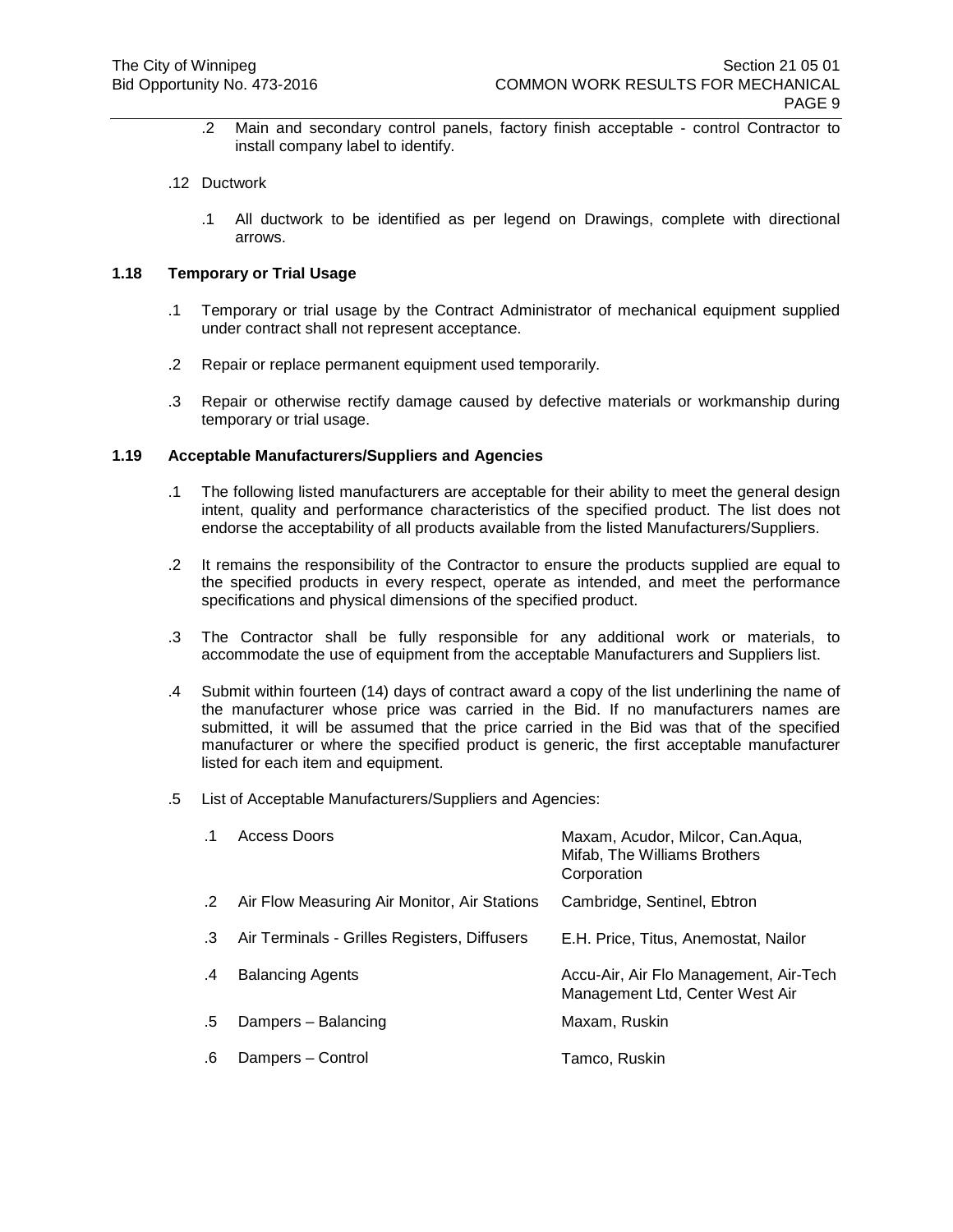| $\cdot$ 7 | Fans - In-Line Centrifugal           | Greenheck, Jenn Air, Ammerman, ILG,<br>Cook, Penn, Twin-City, Carnes                                               |
|-----------|--------------------------------------|--------------------------------------------------------------------------------------------------------------------|
| .8        | <b>Filters</b>                       | FARR, Cambridge, AAF, Flanders                                                                                     |
| .9        | <b>Flexible Connectors - Ducting</b> | Duro-Dyne, Thermaflex, G.I. Industries<br>Type IHP                                                                 |
| .10       | Gauges - Air                         | Magnehelic, Dwyer                                                                                                  |
| .11       | <b>Hanger and Supports</b>           | Anvil International, E. Myatt & Co. Inc.,<br>Empire Tool & Mfg. Co. Inc., Unistrut,<br>Tolco, Erico Canada, Taylor |
|           | .12 Insulation - Piping and Duct     | Fibreglass Canada, Manson, Knauf<br>Fibreglass, Plasti-Fab, Manville                                               |
|           | .13 Louvers                          | Price/Airolite, Penn, Airstream, West<br>Vent, Nailor, Ruskin, Ventex                                              |
| 14        | Vibration Isolation                  | Mason, Vibro Acoustic                                                                                              |

### **1.20 Maintenance**

- .1 Furnish spare parts in accordance with City of Winnipeg Construction Master Specification Division 2 as follows:
	- .1 One repair kit for backflow preventer.
	- .2 Bronze valves 1 valve of each size.
	- .3 Valve handles: 2 of each size
	- .4 One set of spare belts for each belt-driven fan.
	- .5 One spare pressure sensor for MAU-U-20.
	- .6 One set of spare fuses for each fuse bank.
	- .7 One spare transformer for each size of control transformer.
	- .8 One filter cartridge or set of filter media for each filter or filter bank in addition to final operating set.
- .2 Provide one set of special tools required to service equipment as recommended by manufacturers and deliver with transmittal to the Contract Administrator.
- .3 Furnish one commercial quality grease gun, grease and adapters to suit different types of grease and grease fittings.

# **1.21 Delivery, Storage, and Handling**

- .1 Deliver to Work Site in original factory packaging labeled with the Manufacturer's name and address.
- .2 Store materials indoors in a dry location. Store and protect materials from harmful weather conditions, temperature, and humidity conditions as recommended by the manufacturer.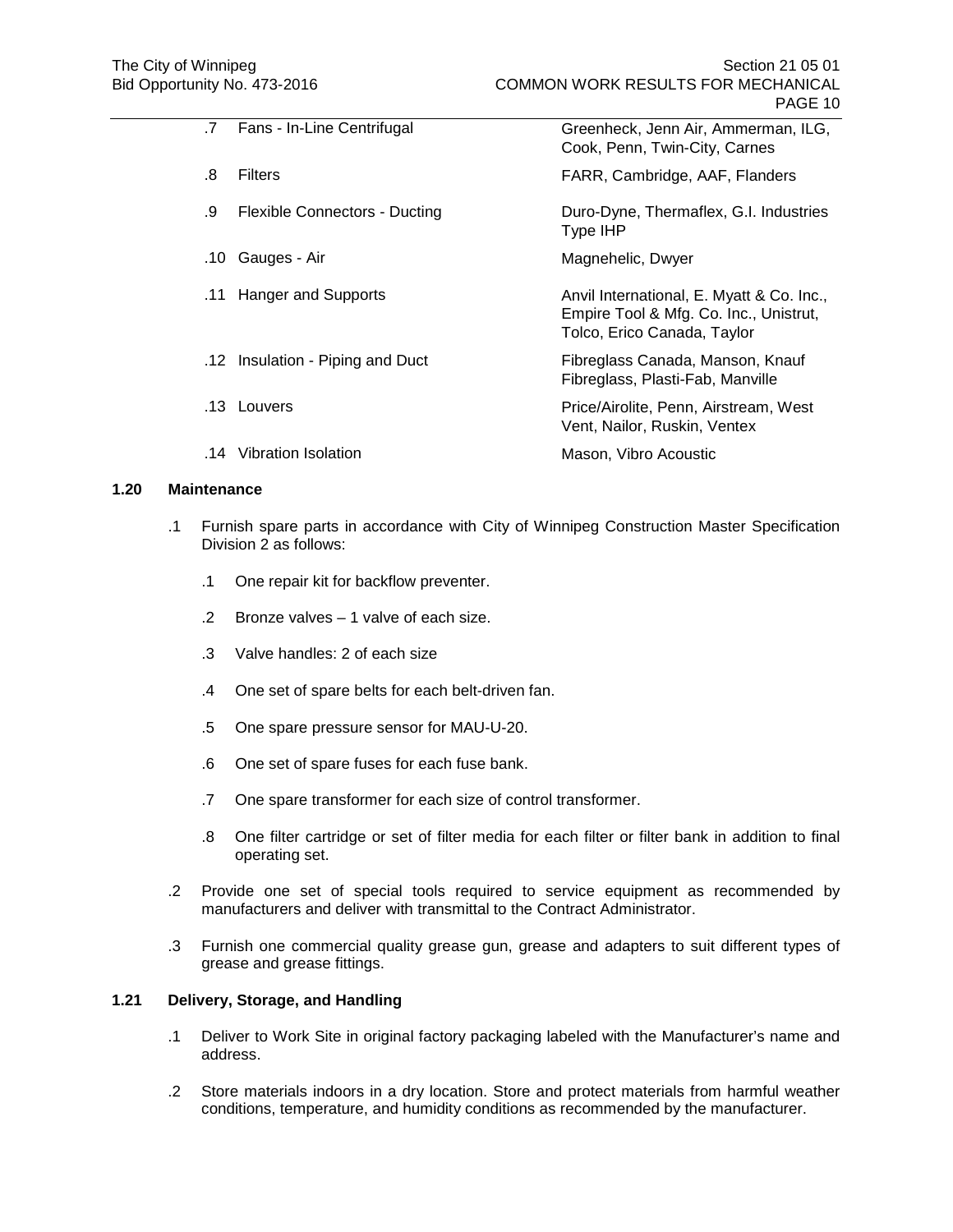- .3 Materials and equipment installed shall be new, full weight and of quality specified.
- .4 Each major component of equipment shall bear manufacturer's name, address, catalogue and serial number in a conspicuous place.
- .5 Protect equipment and materials in storage on Work Site during and after installation until final acceptance. Leave factory covers in place. Take special precautions to prevent entry of foreign material into working parts of piping and duct systems.
- .6 Protect equipment with polyethylene covers and crates.
- .7 Seal all open-ended pipework, ductwork, or equipment to prevent the ingress of dust and debris as installed or at the end of each work day.
- .8 At no cost to the contract, the Contractor shall repair and/or replace any installed equipment or material which is deemed to be damaged by the Contract Administrator to the Contract Administrator's satisfaction.
- .9 Operate, drain and flush out unsealed bearings and refill with new change of oil, before final acceptance.
- .10 Thoroughly clean piping, ducts and equipment of dirt, cuttings and other foreign substances.
- .11 Protect bearings and shafts during installation. Grease shafts and sheaves to prevent corrosion. Supply and install necessary extended nipples for lubrication purposes.
- .12 Where two or more products of the same type are required, products shall be of the same manufacturer.
- .13 Make known in writing to the Contract Administrator ten (10) days prior to the Bid closing date any materials specified that are required to complete the work which are not currently available or will not be available for use as called for herein.

## **2. PRODUCTS**

### **2.1 Materials**

.1 Materials and products in accordance with specifications in Divisions 22 and 23.

### **3. EXECUTION**

### **3.1 Painting Repairs and Restoration**

- .1 Do painting in accordance with Section 09 91 00.
- .2 Prime and touch up marred finished paintwork to match original.
- .3 Restore to new condition, finishes which have been damaged.

### **3.2 Cleaning**

.1 Clean interior and exterior of all systems including strainers. Vacuum interior of ductwork and air handling units.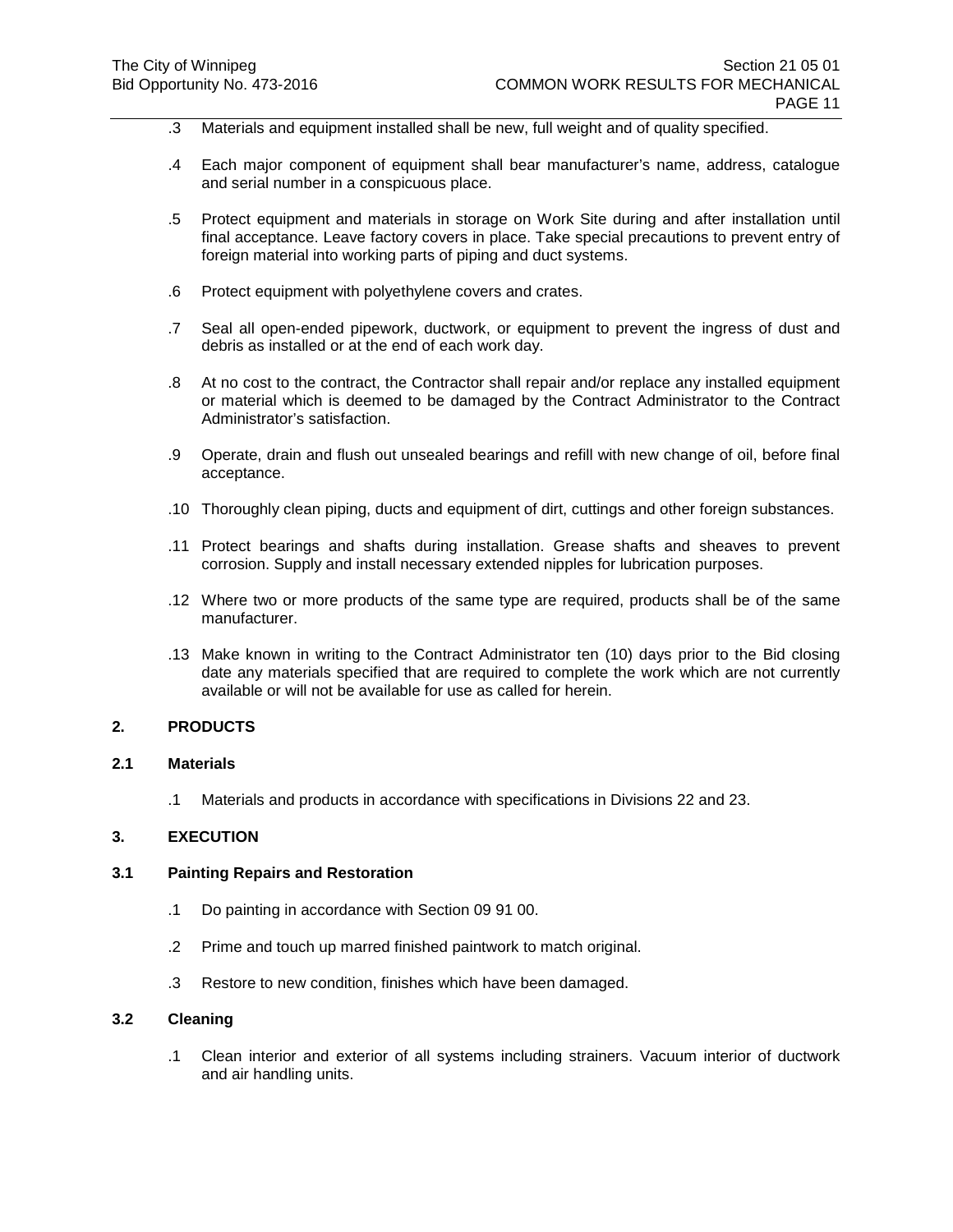# **3.3 Field Quality Control**

- .1 Site Tests: conduct following tests in accordance with Section 23 05 93 Testing, Adjusting and Balancing for HVAC and submit report as described therein in accordance with City of Winnipeg Construction Master Specification Division 2 CW-1110 Revision 1.
	- .1 Testing, Adjusting and Balancing of HVAC Systems.
	- .2 Pressure and leakage testing of the Control Room Superstructure.
- .2 Manufacturer's Field Services:
	- .1 Obtain written report from manufacturer verifying compliance of Work, in handling, installing, applying, protecting and cleaning of product and submit Manufacturer's Field Reports in accordance with City of Winnipeg Construction Master Specification Division 2 CW-1110 Revision 1.
	- .2 Provide manufacturer's field services consisting of product use recommendations and periodic site visits for inspection of product installation in accordance with manufacturer's instructions.
	- .3 Schedule site visits, to review Work, as directed by the Contract Administrator and the specific specification sections in Divisions 22 and 23.

## **3.4 Demonstration**

- .1 Contract Administrator will use equipment and systems for test purposes prior to acceptance. Supply labour, material, and instruments required for testing.
- .2 Trial usage to apply to following equipment and systems:
	- .1 Control Room Pressurization System.
	- .2 Wet Well Ventilation System.
	- .3 Generator fuel and ventilation systems.
- .3 Supply tools, equipment and personnel to demonstrate and instruct operating and maintenance personnel in operating, controlling, adjusting, trouble-shooting and servicing of all systems and equipment during regular work hours, prior to acceptance.
- .4 Use operation and maintenance manual, as-built drawings, and audio visual aids as part of instruction materials.
- .5 Instruction duration time requirements as specified in appropriate sections.
- .6 Contract Administrator will record these demonstrations on video tape for future reference.

## **3.5 Protection**

- .1 Protect equipment and systems openings from dirt, dust, and other foreign materials with materials appropriate to system.
- .2 Protect equipment and system components from physical damage, corrosion, and theft/vandalism.